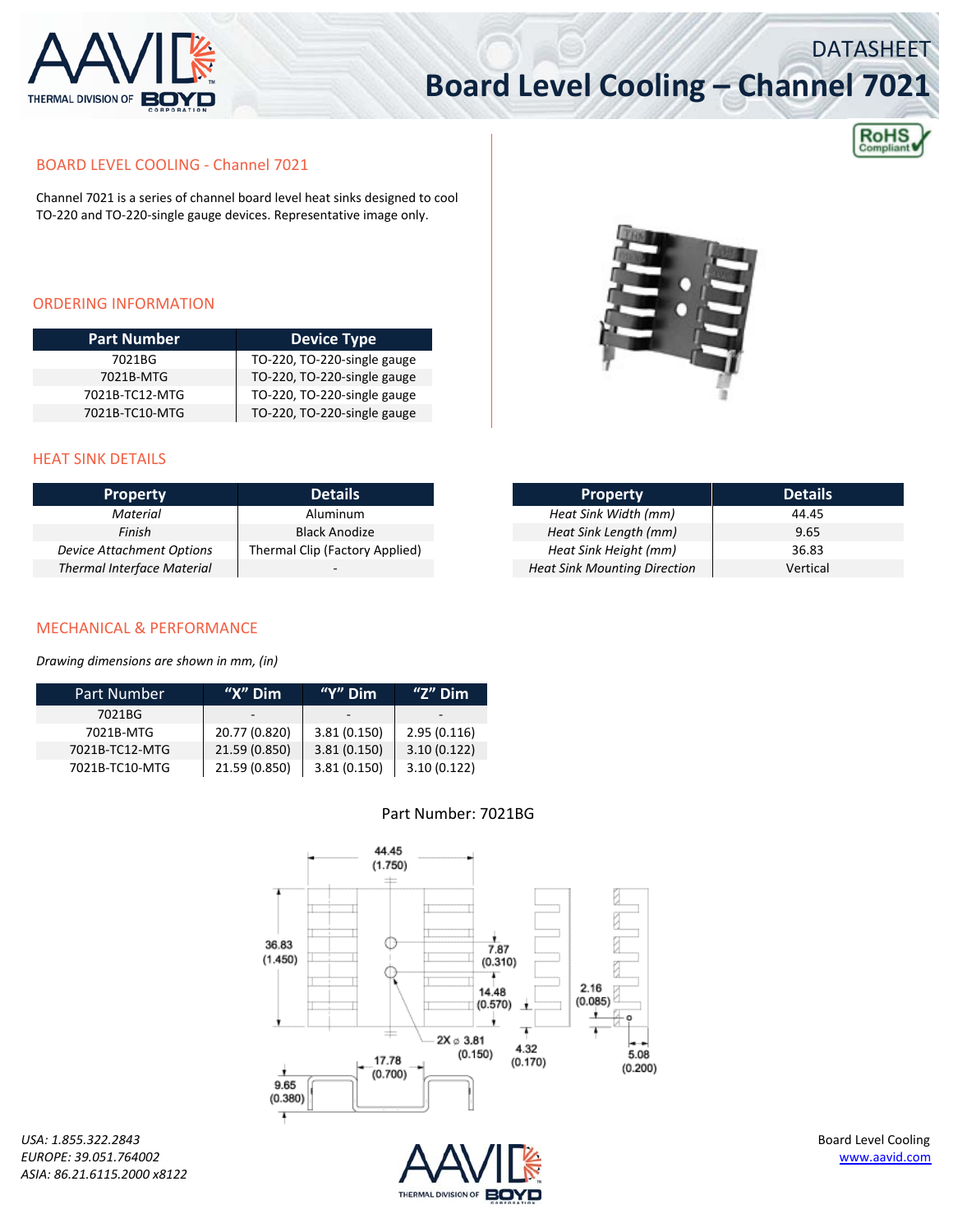

## **Board Level Cooling – Channel 7021**

DATASHEET

Part Number: 7021B‐MTG



Part Number: 7021B‐TC12‐MTG